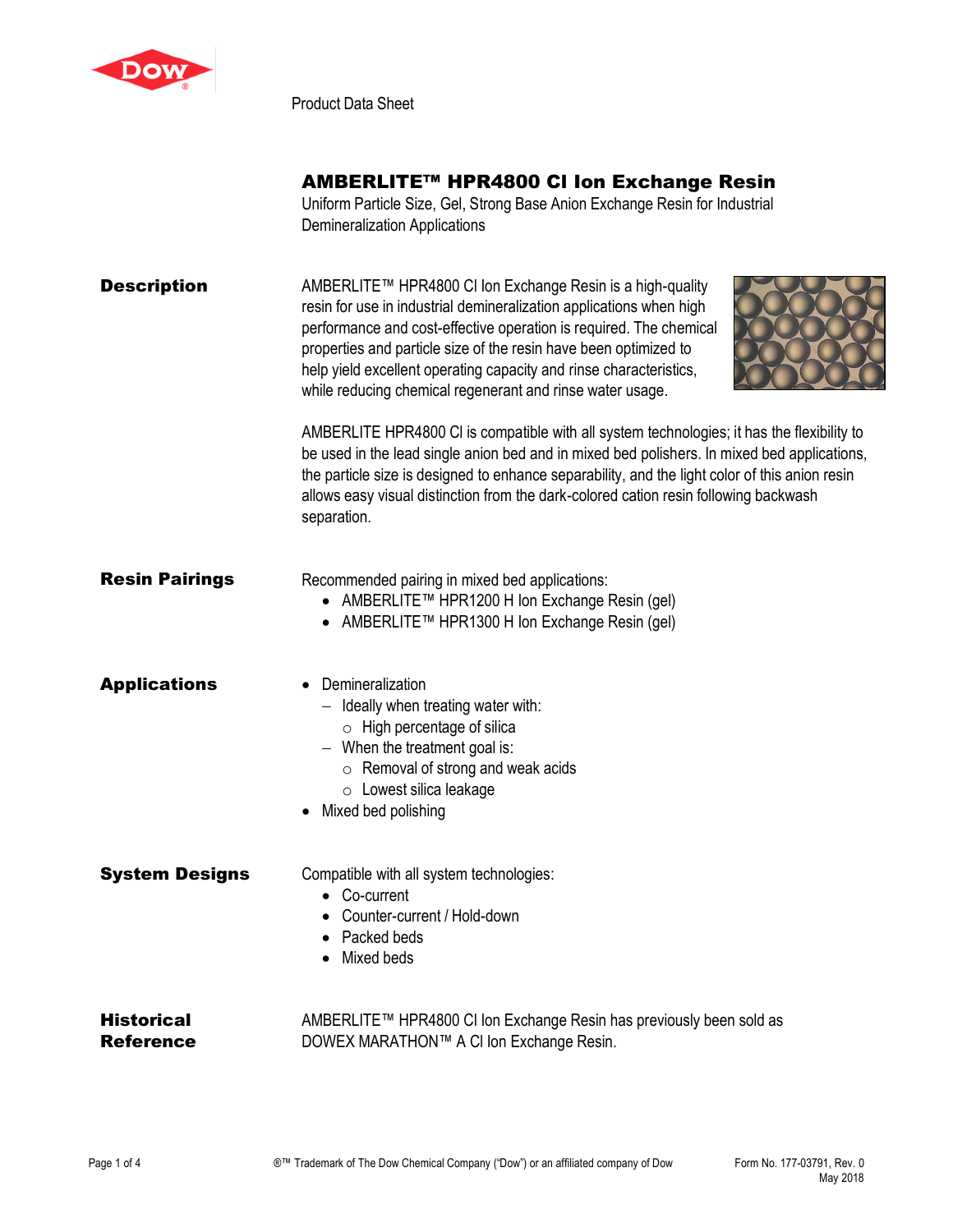## Typical Physical and Chemical Properties\*\*

| <b>Physical Properties</b>      |                                        |
|---------------------------------|----------------------------------------|
| Copolymer                       | Styrene-divinylbenzene                 |
| Matrix                          | Gel                                    |
| Type                            | Strong base anion, Type I              |
| <b>Functional Group</b>         | Trimethylammonium                      |
| <b>Physical Form</b>            | Amber, translucent, spherical beads    |
| <b>Chemical Properties</b>      |                                        |
| Ionic Form as Shipped           | $Cl^-$                                 |
| <b>Total Exchange Capacity</b>  | $\geq$ 1.3 eq/L (CI <sup>-</sup> form) |
| <b>Water Retention Capacity</b> | 49.0 - 58.0% (CI <sup>-</sup> form)    |
| <b>Particle Size</b>            |                                        |
| Particle Diameter §             | $575 \pm 50 \,\mu m$                   |
| Uniformity Coefficient          | $\leq 1.1$                             |
| $<$ 300 $\mu$ m                 | $\leq 0.3\%$                           |
| $> 850 \mu m$                   | $\leq 1.0\%$                           |
| <b>Stability</b>                |                                        |
| <b>Whole Uncracked Beads</b>    | $\geq 95\%$                            |
| Swelling                        | $Cl^- \rightarrow OH^-$ : 20%          |
| <b>Density</b>                  |                                        |
| <b>Particle Density</b>         | $1.08$ g/mL                            |
| Shipping Weight                 | 670 g/L                                |

§ For additional particle size information, please refer to the **Particle Size Distribution Cross Reference Chart** (Form No. 177-01775).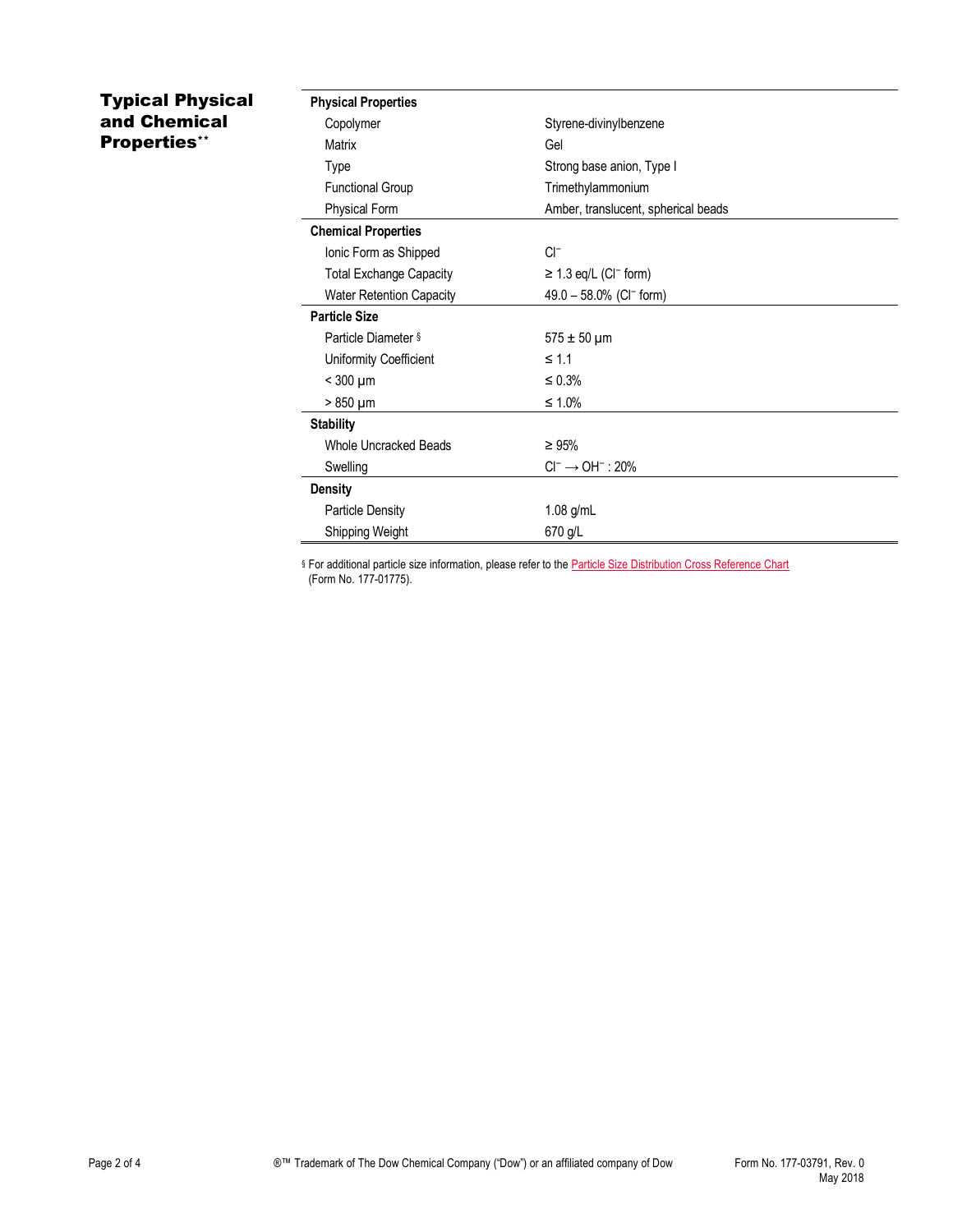## Suggested **Operating** Conditions\*\*

| Temperature Range |                                  |
|-------------------|----------------------------------|
| OH $-$ form $\pm$ | $5 - 60^{\circ}$ C (41 – 140°F)  |
| $Cl^-$ form       | $5 - 100^{\circ}$ C (41 – 212°F) |
| pH Range          |                                  |
| Service Cycle     | $1 - 14$                         |
| Stable            | $0 - 14$                         |

‡ Operating at elevated temperatures, for example above 60 – 70°C (140 – 158°F), may impact resin life. Contact our technical representative for details.

For additional information regarding recommended minimum bed depth, operating conditions, and regeneration conditions for [mixed beds](http://www.dow.com/webapps/include/GetDoc.aspx?filepath=liquidseps/pdfs/noreg/177-03705.pdf) (Form No. 177-03705) or [separate](http://www.dow.com/webapps/include/GetDoc.aspx?filepath=liquidseps/pdfs/noreg/177-03729.pdf)  [beds](http://www.dow.com/webapps/include/GetDoc.aspx?filepath=liquidseps/pdfs/noreg/177-03729.pdf) (Form No. 177-03729) in water treatment, please refer to our Tech Facts.

#### **Hydraulic Characteristics**

Estimated bed expansion of AMBERLITE™ HPR4800 Cl Ion Exchange Resin as a function of backwash flowrate and temperature is shown in Figure 1.

Estimated pressure drop for AMBERLITE HPR4800 Cl as a function of service flowrate and temperature is shown in Figure 2. These pressure drop expectations are valid at the start of the service run with clean water.